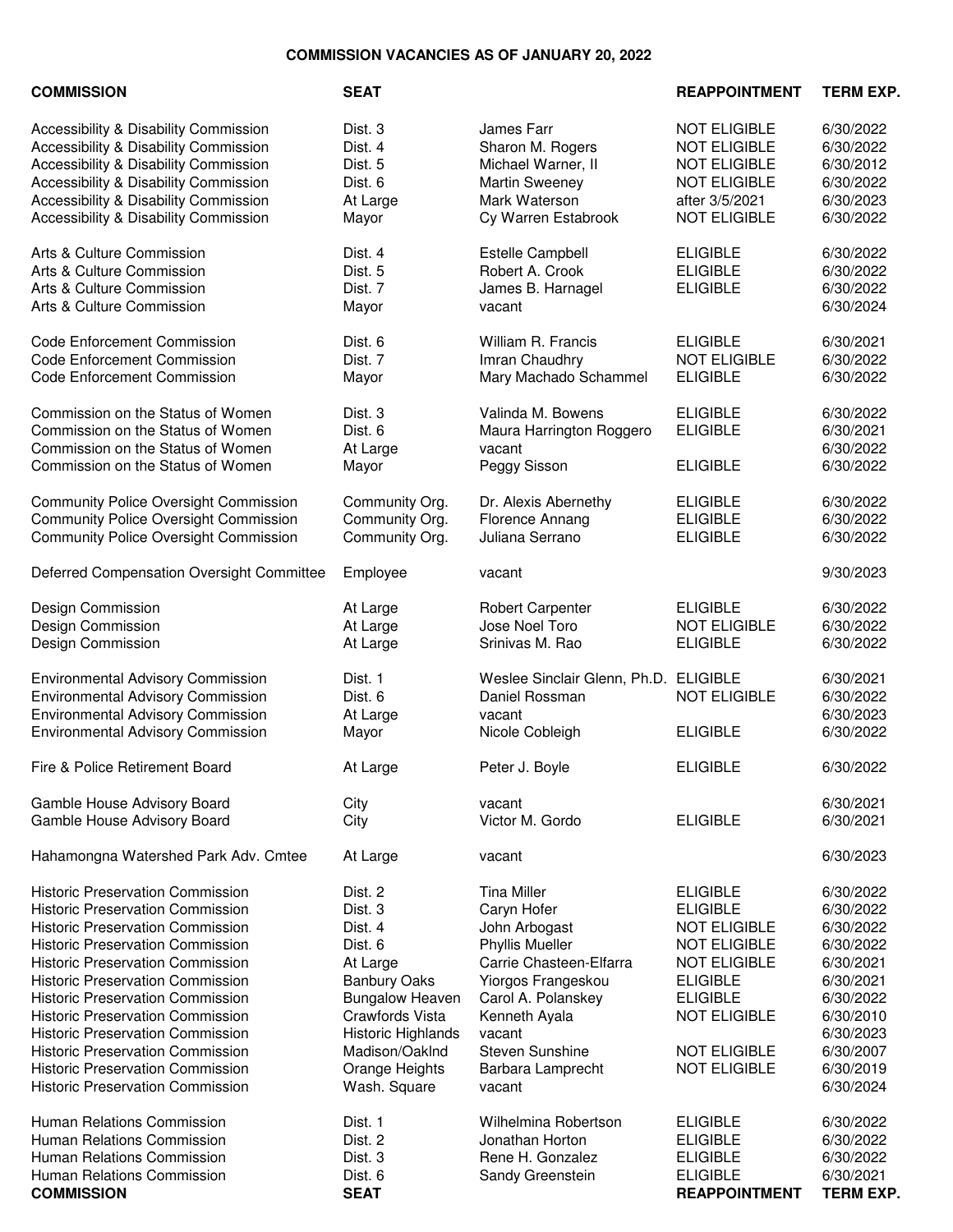| <b>COMMISSION</b>                                                  | <b>SEAT</b>         |                                              | <b>REAPPOINTMENT</b>                  | <b>TERM EXP.</b>       |
|--------------------------------------------------------------------|---------------------|----------------------------------------------|---------------------------------------|------------------------|
| Rose Bowl Aquatics Center                                          | City                | John H. Plummer                              | <b>ELIGIBLE</b>                       | 3/1/2022               |
| Rose Bowl Aquatics Center                                          | City                | JL Walters                                   | <b>ELIGIBLE</b>                       | 3/1/2022               |
|                                                                    |                     |                                              |                                       |                        |
| <b>Recreation and Parks Commission</b>                             | At Large<br>Mayor   | Jennifer Higginbotham<br><b>Tim Martinez</b> | <b>ELIGIBLE</b>                       | 6/30/2023<br>6/30/2022 |
| Recreation and Parks Commission                                    | Dist. 7             | Eileen Williamson                            | <b>NOT ELIGIBLE</b><br>after 3/5/2021 | 6/30/2022              |
| Recreation and Parks Commission<br>Recreation and Parks Commission | Dist. 6             | Mark Mastromatteo                            | <b>ELIGIBLE</b>                       | 6/30/2022              |
| <b>Recreation and Parks Commission</b>                             | Dist. 1             | Howard Tan                                   | <b>ELIGIBLE</b>                       | 6/30/2022              |
|                                                                    |                     |                                              |                                       |                        |
| <b>Planning Commission</b>                                         | Dist. 7             | D. Jason Lyon                                | <b>ELIGIBLE</b>                       | 6/30/2022              |
| <b>Planning Commission</b>                                         | Dist. 5             | Tim Wendler                                  | <b>NOT ELIGIBLE</b>                   | 6/30/2019              |
| <b>Planning Commission</b>                                         | Dist. 1             | David Coher                                  | <b>NOT ELIGIBLE</b>                   | 6/30/2022              |
|                                                                    |                     |                                              |                                       |                        |
| Pasadena Community Access Corp. Board                              | <b>PUSD</b>         | Beth Leyden                                  | <b>ELIGIBLE</b>                       | 6/30/2022              |
| Pasadena Community Access Corp. Board                              | <b>PCC</b>          | Alexander Boekelheide                        | <b>ELIGIBLE</b>                       | 6/30/2022              |
| Pasadena Community Access Corp. Board                              | Mayor               | Gail Schaper-Gordon                          | <b>NOT ELIGIBLE</b>                   | 6/30/2020              |
| Pasadena Community Access Corp. Board                              | Dist. 7             | Sally Howell                                 | <b>NOT ELIGIBLE</b>                   | 6/30/2022              |
| Pasadena Community Access Corp. Board                              | Dist. 6             | Ken Chawkins                                 | <b>ELIGIBLE</b>                       | 6/30/2020              |
| Pasadena Community Access Corp. Board                              | Dist. 5             | Yuny Parada                                  | <b>NOT ELIGIBLE</b>                   | 6/30/2019              |
| Pasadena Community Access Corp. Board                              | Dist. 3             | Anna Hawkey Jablonski                        | <b>ELIGIBLE</b>                       | 6/30/2022              |
|                                                                    |                     |                                              |                                       |                        |
| Pasadena Center Operating Company Board                            | Tournament          | David Eads                                   | <b>ELIGIBLE</b>                       | 6/30/2022              |
| Pasadena Center Operating Company Board                            | Hotel               | Joe Titizian                                 | <b>NOT ELIGIBLE</b>                   | 6/30/2022              |
| Pasadena Center Operating Company Board                            | Hotel               | Mike Owen                                    | <b>ELIGIBLE</b>                       | 6/30/2022              |
| Pasadena Center Operating Company Board                            | <b>City Manager</b> | vacant                                       |                                       | 6/30/2022              |
| Pasadena Center Operating Company Board                            | At Large            | <b>Archie Purvis</b>                         | <b>NOT ELIGIBLE</b>                   | 6/30/2021              |
| Pasadena Center Operating Company Board                            | At Large            | Emina Darakjy                                | <b>NOT ELIGIBLE</b>                   | 6/30/2021              |
| Pasadena Center Operating Company Board                            | At Large            | <b>William Chu</b>                           | <b>ELIGIBLE</b>                       | 6/30/2022              |
| Pasadena Center Operating Company Board                            | At Large            | F. Phillip Hosp                              | <b>NOT ELIGIBLE</b>                   | 6/30/2022              |
| Pasadena Center Operating Company Board                            | At Large            | Kim Ferreira                                 | <b>ELIGIBLE</b>                       | 6/30/2022              |
|                                                                    |                     |                                              |                                       |                        |
| Old Pasadena Parking                                               | At Large/AL         | Jack Huang                                   | <b>NOT ELIGIBLE</b>                   | 6/30/2021              |
| Old Pasadena Parking                                               | At Large/L          | vacant                                       |                                       | 6/30/2023              |
| Old Pasadena Parking                                               | At Large/L          | Debbie Meymarian                             | <b>NOT ELIGIBLE</b>                   | 6/30/2009              |
| Old Pasadena Parking                                               | At Large/L          | vacant                                       |                                       | 6/30/2022              |
| Old Pasadena Parking                                               | At Large/O          | Marilyn Dee Buchanan                         | <b>NOT ELIGIBLE</b>                   | 6/30/2004              |
| Old Pasadena Parking                                               | At Large/O          | Steve Mulheim                                | <b>NOT ELIGIBLE</b>                   | 6/30/2016              |
| Old Pasadena Parking                                               | At Large/O          | Sally Lunetta                                | <b>NOT ELIGIBLE</b>                   | 6/30/2005              |
|                                                                    |                     |                                              |                                       |                        |
| Northwest Commission                                               | Mayor               | vacant                                       |                                       | 6/30/2022              |
| Northwest Commission                                               | Dist. 7             | Kimberly Douglas                             | <b>NOT ELIGIBLE</b>                   | 6/30/2021              |
| Northwest Commission                                               | Dist. 5             | <b>Cindy Schnuelle</b>                       | <b>NOT ELIGIBLE</b>                   | 6/30/2020              |
| Northwest Commission                                               | Dist. 4             | Allen Shay                                   | <b>NOT ELIGIBLE</b>                   | 6/30/2015              |
| Northwest Commission                                               | Dist. 3             | Julieta S. Aragon                            | <b>ELIGIBLE</b>                       | 6/30/2022              |
| Northwest Commission                                               | Dist. 1             | <b>Alfred Lomax Carr</b>                     | <b>ELIGIBLE</b>                       | 6/30/2022              |
|                                                                    |                     |                                              |                                       |                        |
| <b>Library Commission</b>                                          | At Large            | vacant                                       |                                       | 6/30/2024              |
| Library Commission                                                 | Mayor               | Boghos Patatian                              | <b>ELIGIBLE</b>                       | 6/30/2021              |
| Library Commission                                                 | Dist. 3             | Jordan Hutkin                                | <b>ELIGIBLE</b>                       | 6/30/2022              |
| Library Commission                                                 | Dist. 2             | <b>Adrienne Bass</b>                         | <b>ELIGIBLE</b>                       | 6/30/2022              |
| Library Commission                                                 | Dist. 1             | Chelsea Dickerson                            | <b>ELIGIBLE</b>                       | 6/30/2022              |
|                                                                    |                     |                                              |                                       |                        |
| Human Services Commission                                          | <b>PUSD</b>         | Ana Maria Apodaca                            | <b>ELIGIBLE</b>                       | 6/30/2022              |
| Human Services Commission                                          | Agency              | Joe Ford                                     | <b>NOT ELIGIBLE</b>                   | 6/30/2022              |
| Human Services Commission                                          | Agency              | Kenneth Rotter                               | <b>ELIGIBLE</b>                       | 6/30/2022              |
| Human Services Commission                                          | Dist. 7             | Jessica Xie                                  | <b>ELIGIBLE</b>                       | 6/30/2022              |
| Human Services Commission                                          | Dist. 6             | Michael R. Albrecht                          | <b>ELIGIBLE</b>                       | 6/30/2021              |
| Human Services Commission                                          | Dist. 1             | Latasha D. Jamal                             | <b>ELIGIBLE</b>                       | 6/30/2022              |
|                                                                    |                     |                                              |                                       |                        |
| Human Relations Commission<br>Human Relations Commission           | Mayor<br>At Large   | <b>Brandon Lamar</b><br>Hamed Shirmohammadi  | <b>NOT ELIGIBLE</b><br>after 3/5/2021 | 6/30/2021<br>6/30/2023 |
| Human Relations Commission                                         | Dist. 7             | vacant                                       |                                       | 6/30/2024              |
|                                                                    |                     |                                              |                                       |                        |